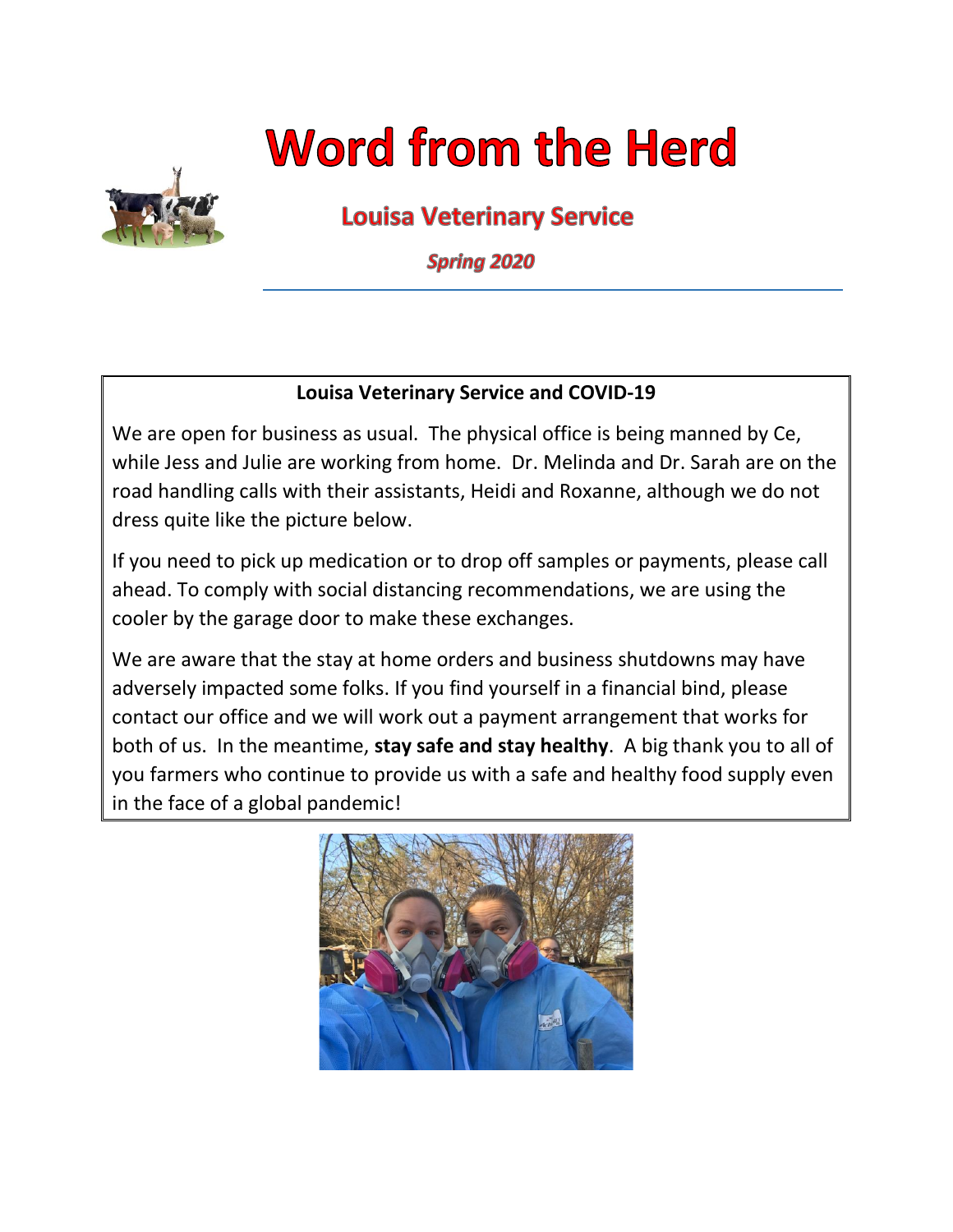# **FAQ's regarding COVID-19**

## **Can animals get coronaviruses?**

Yes, for years cats have been affected by a type of coronavirus that causes a disease called Feline Infectious Peritonitis (FIP). This is a nasty disease, however, different than COVID-19. Recently, a tiger at the Bronx zoo and a few other lions had symptoms of COVID-19 and tested positive. All have recovered and are doing well. There is no evidence that animals play a role in the transmission of COVID-19 to people other than the initial event in the Wuhan market, and no evidence that any person has been infected with COVID-19 in the US by animals, including by pet dogs or cats.

You may have noticed that we vaccinate some cattle, mostly on dairy farms, for coronavirus. The type of coronavirus that affects cattle is a GI virus and causes bloody diarrhea and systemic illness. It is a different type of coronavirus from COVID-19.

# **How is COVID-19 affecting agriculture?**

I am quite sure you all are reading the farming magazines so I will only briefly answer this with what I am seeing locally. Our dairy farmers are getting a drop in milk price each month with the lowest prices expected in the fall. None in the area so far have been forced by their milk cooperatives to dump tanks of milk on the farm.

As far as the meat production goes, the fat cattle are currently not being processed due to major back ups at the processing plants. There are also back ups with the poultry and swine plants. This is a downside of vertical integration. Many of you will begin to understand this when you attempt to get these 4-H animals processed this year. At most of the USDA facilities the soonest processing dates for animals are in 2021.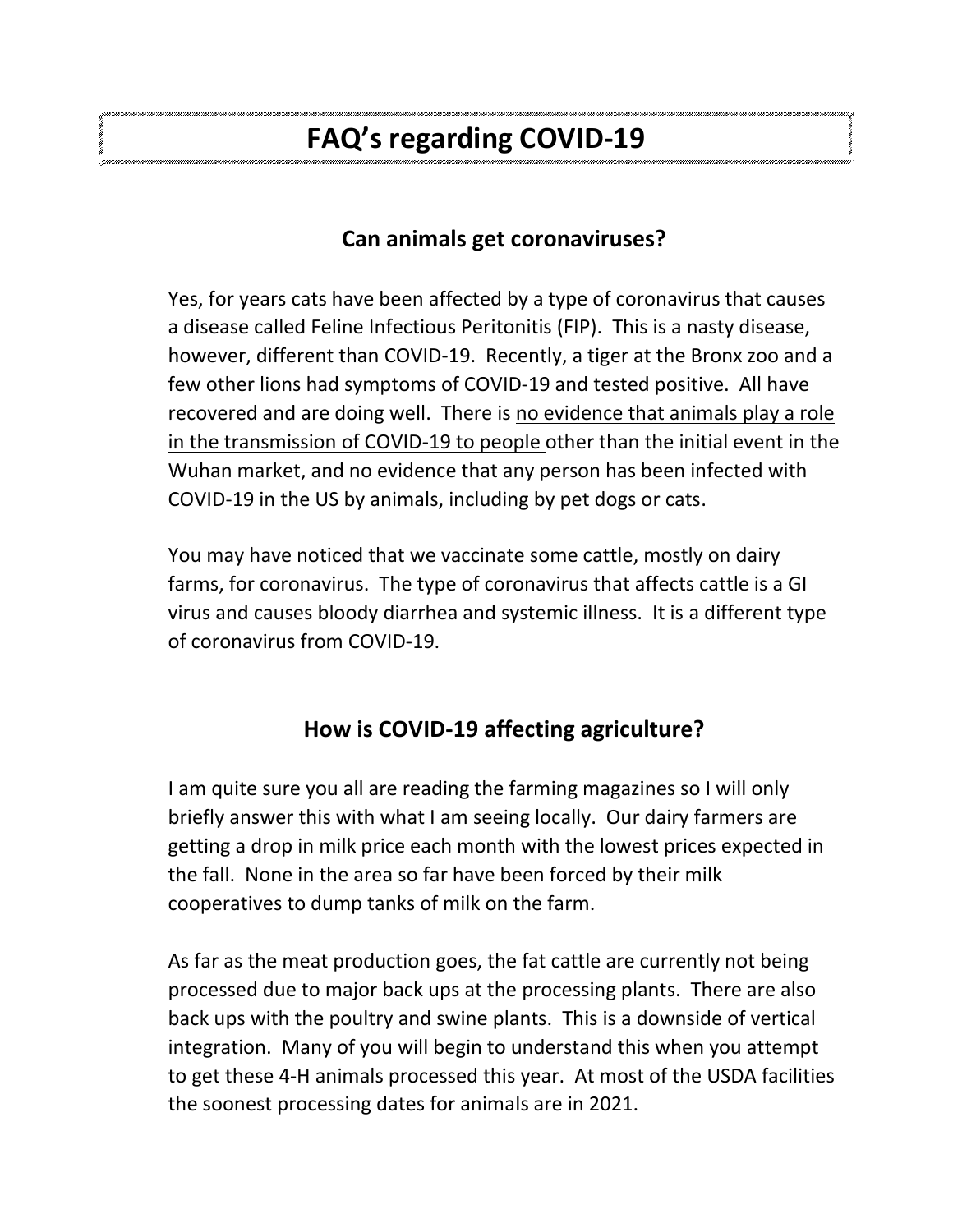## **Producer Survey on Pinkeye**



Fly season is beginning again and with fly season comes pink eye. Pink eye arises from an irritation of the eye that allows an overgrowth of bacteria on the eye making the eye appear infected. Flies can carry the bacteria that cause pink eye on their feet. Good fly control in addition to bush-hogging tall grasses, trimming low hanging trees, and removing debris helps reduce the incidence of pink eye.

#### **Who did we survey?**

We recently interviewed **8 of our cattle producers** to see what they have found to be effective in preventing and treating pink eye.

A total of **1302** cattle are represented in the survey. Herd size ranges from 15 to 340 animals Most of the producers who responded have Angus or Angus crosses, though Hereford and Santa Gertrudis crosses are also breeds that are represented.

#### **What type of fly abatement strategies did they use?**

**5 out of 8** respondents apply **fly tags** in the spring to early summer. Only **2** rely on **topical products** only and **1** uses no fly tags or chemicals at all. **4 of the 5** using fly tags also use a topical product such as a **pour-on or back rub**. All **7** producers using fly tags, pour-on products or back rubs, **alternate** their fly control chemicals every 1-2 years.

Those who used the topical products reapplied them 2-3 times a year or as needed depending on the number of flies on the cattle.

Generally, the producers found the **products they used worked for 1-3 years**. Only one felt what he used was effective for "only a month or so" and another did not feel the label was a good indicator of how long the product would work.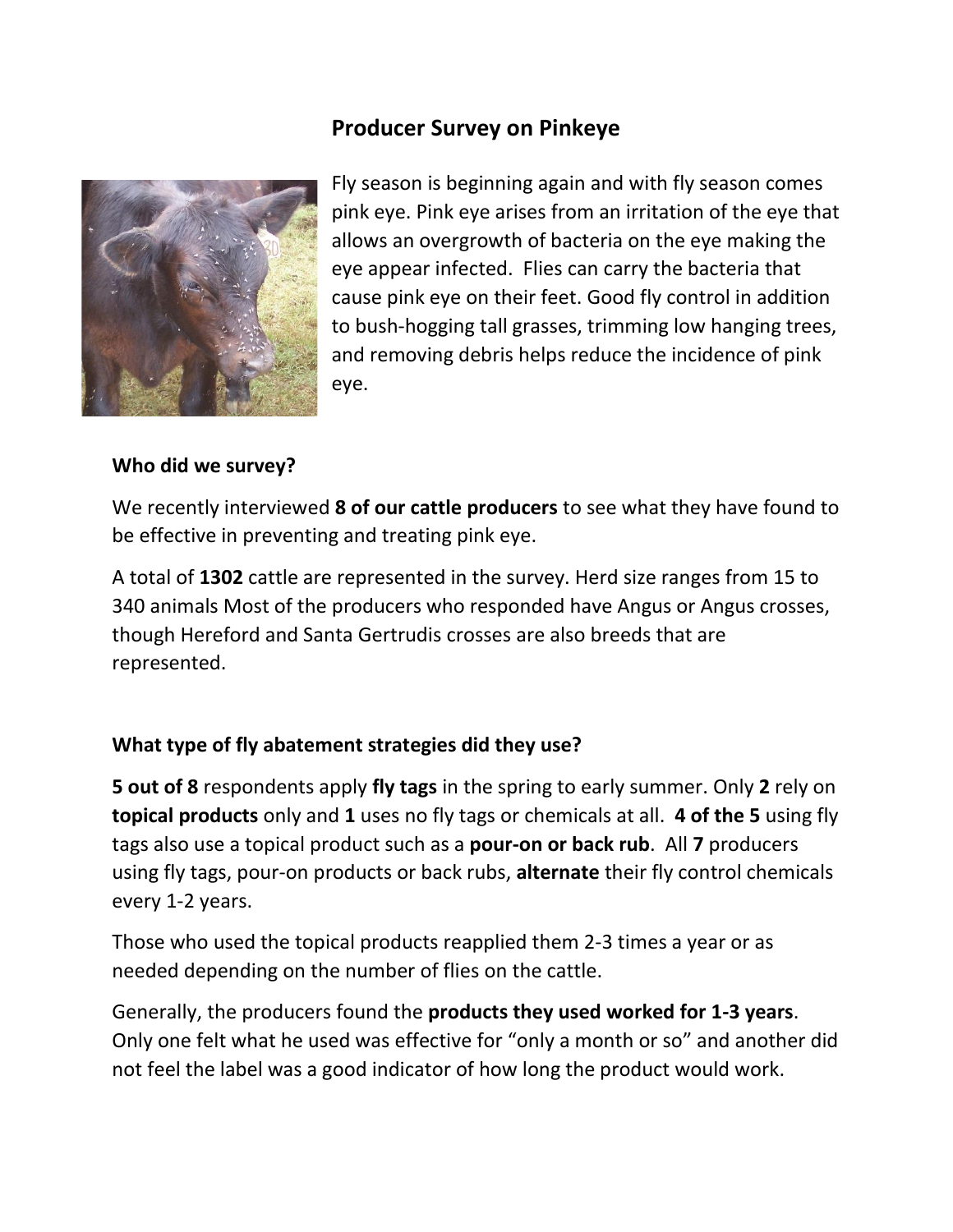#### **Did they use pinkeye vaccine?**

**7 out of 8 producers** are using the Central Virginia Autogenous Pinkeye vaccine. The one that is not currently using the vaccine, has used it for the past 15 years. Only two producers booster the vaccine.

The **incidence of pink eye** in these herds ranged from **0 to 10%**, with **NO** cattle losing an eye to the disease. That means 1,302 cattle have vision in both of their eyes after the past few pinkeye seasons.

The producer who does not use fly tags or other chemicals only uses the Central Virginia Autogenous Pinkeye vaccine and feels that alone has reduced their incidence of pink eye from about 70% to less than 1%.

#### **What other preventative measures did they take?**

Some producers are **mowing** fields, feeding a **mineral with an additive** for fly control, reducing fly loads by keeping lots **clean** and dry, giving cattle adequate **shade**, and **spraying** cattle when the producer begins seeing groups of flies on the cattle.

#### **Do you have any tips for your fellow producers?**

If you see eye irritation beginning, all the producers agree that **starting treatment as soon as possible** leads to a better outcome. As one producer said "Continue practices even if you see some cases. Don't quit thinking the cause is lost." Being a **good steward** to your cattle and **monitoring them closely** will give you the best success.

Not only is it time to think about fly control, it's also time to be thinking about tick control. The same products that help control flies, help to control ticks.

> LVS would like to thank the 8 producers who participated in our survey! We know your time is valuable and we appreciate your experience based feed back. Hopefully it will help other producers in making decisions regarding pinkeye prevention in his/her herd.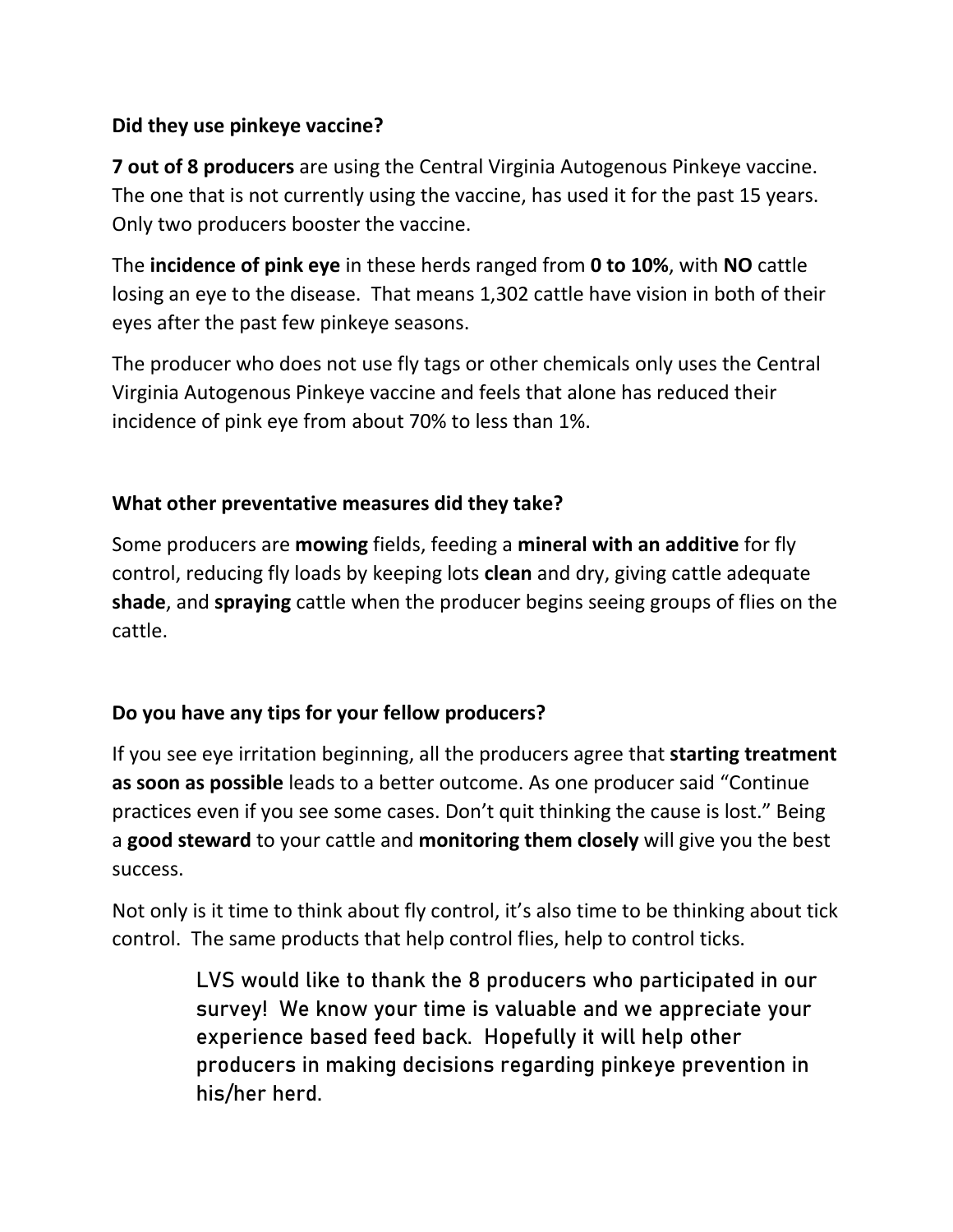## **What are the Theileria causing ticks up to these days???**



The map below shows the counties in Virginia where the Asian Longhorn tick and Theileria have been found.



Since we last reported on this disease in our Fall 2019 newsletter, Theileria has been found in Orange, Louisa, Goochland in addition to Albemarle, Green and Madison. Nearly all the cattle that test positive for Theileria are testing positive for Bovine Leukosis Virus. There are still no cases reported in sheep and goats.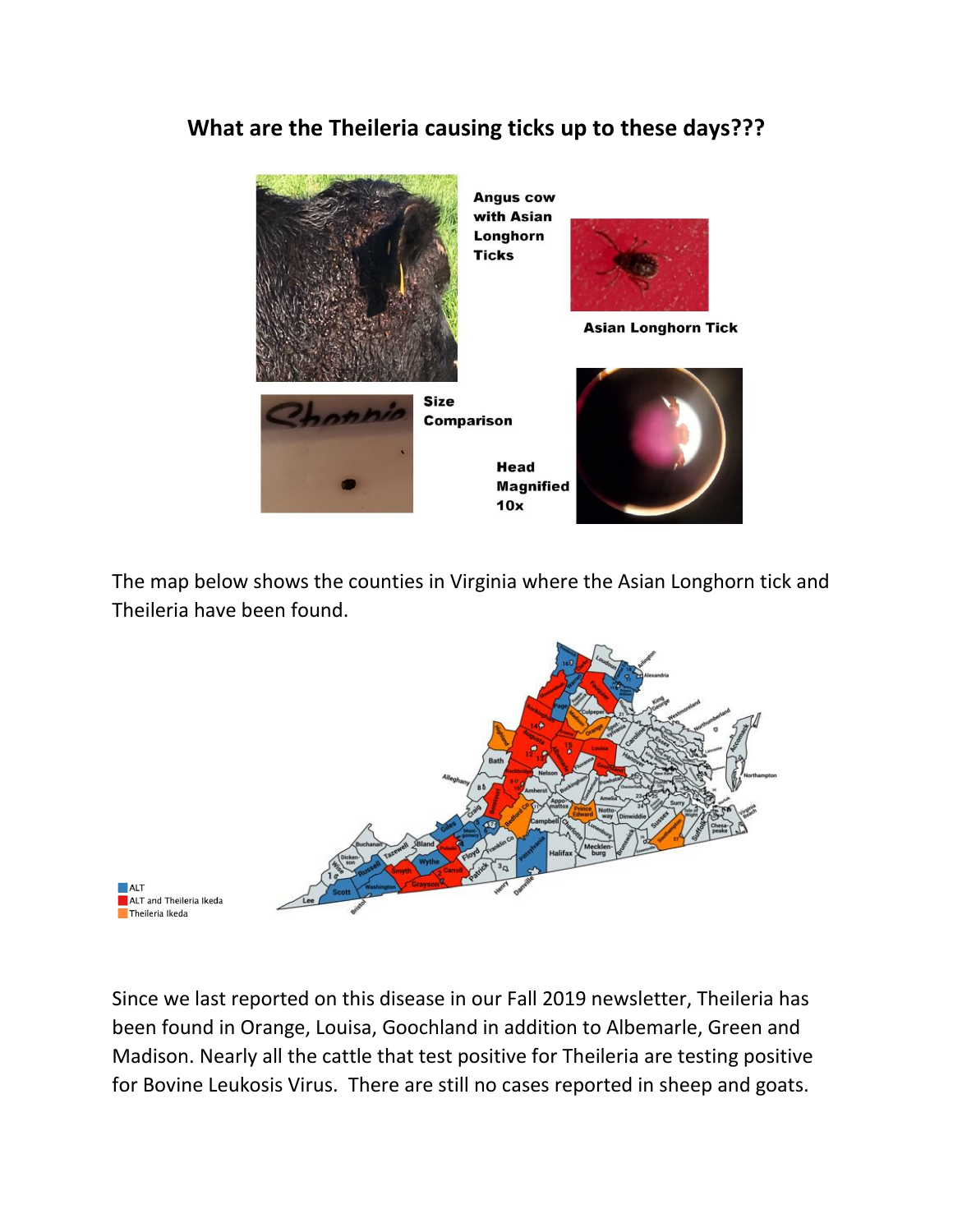# **Cache Valley Fever**

(caused by Cache Valley virus)

This virus has reared its ugly head here recently in Central Virginia. Here are the quick and dirty things you should know about this virus:

- This is a native, vector-borne virus **transmitted by mosquitos** that causes infertility, abortions, stillbirths and congenital abnormalities in **sheep and goats**
- There is **NO animal to animal** transmission and **NO animal to person** transmission
- Infection usually occurs during the first 2 months of pregnancy.
- Non-pregnant females and females further along in gestation do not appear to be affected
- Testing aborted fetal fluid or tissues is the most reliable. A positive blood test can indicate exposure but not necessarily infection.
- **Minimize standing water** to decrease the mosquito population in the area. Remember mosquito season extends into the fall.
- There is **no** effective **vaccine or treatment** for this disease
- Give the office a call if you see strange stillborn, or aborted lambs/kids on your farm